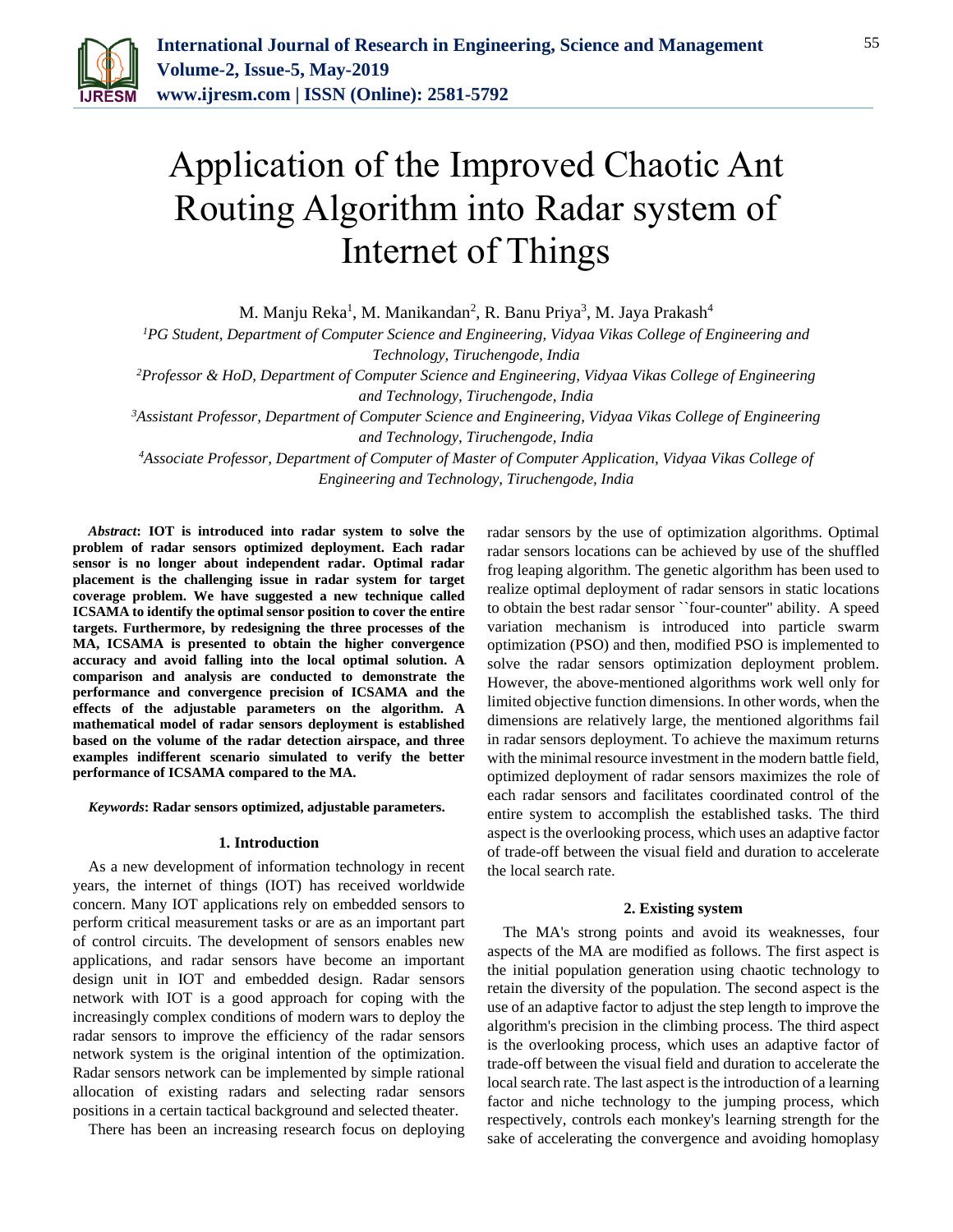

of the monkey population to globally optimize the solution. Therefore, ICSAMA is an improved version of the MA.

Many IOT applications rely on embedded sensors to perform critical measurement tasks or are as an important part of control circuits. The development of sensors enables new applications, and radar sensors have become an important design unit in IOT and embedded design. Radar sensors network with IOT is a good approach for coping with the increasingly complex conditions of modern wars to deploy the radar sensors to improve the efficiency of the radar sensors network system is the original intention of the optimization. Radar sensors network can be implemented by simple rational allocation of existing radars and selecting radar sensors positions in a certain tactical background and selected theater There has been an increasing research focus on the deploying of radar sensors by use of optimization algorithms. Locations of Optimal radar sensors can be achieved using the shuffled frog leaping algorithm. The genetic algorithm has been used to realize optimal deployment of radar sensors in static locations to obtain the best radar sensor ``four- counter'' ability. A speed variation mechanism is introduced into particle swarm optimization (PSO) and then, modified PSO is implemented to solve the radar sensors optimization deployment problem. However, the above-mentioned algorithms work well only for limited objective function dimensions. In other words, when the dimensions are relatively large, the mentioned algorithms fail in radar sensors deployment. To achieve the maximum returns with the minimal resource investment in the modern battle field, optimized deployment of radar sensors maximizes the role of each radar sensors and facilitates coordinated control of the entire system to accomplish the established tasks.

## **3. Problem statement**

The Shortcomings of the MA is misplacing of route to target and tracing wrong place of target finding have been identified. These shortcomings include maintaining all MA parameters at their default values, the influence of the setting of MA parameters on its performance, long execution time, low convergence precision and slow convergence speed. Therefore, to further study the optimization mechanism of the MA, ICSAMA is proposed in this paper, which can overcome the above shortcomings and obtain the global optimal solution quickly and effectively.

# **4. Proposed system**

Jumping ant routing based solution for the Optimal routing Problem has been implemented and investigated. Carrying out an extensive simulation for correctness of algorithm. It is observed that routing energy efficiency depends on the number of sources. The results of simulation reveal that this optimal routing algorithm save energy for moderate number of source nodes. The simulation results shows that, using spray and focus, the delay can be reduced compared to the existing techniques. Hence this "dual" mechanism improves energy efficiency and

minimizes delay.

To improve the searching ability of the MA, individuals with the best positions are selected as the starting points and the learning factor is introduced into the jumping process. In addition, a niche technology is used to eliminate convergent individuals in the learning from optimal individuals. The learning factors allow most individuals in the population to learn from the optimal models. Therefore, homoplasy is formed and greatly reduces the diversity of the population. The niche technology replaces individuals within the niche radius with random individuals to avoid excessive convergence and maintain diversity.

# *A. Ant routing algorithm*

Ant Routing Algorithms are inspired by the behavior of real ant colonies. Many studies have discussed the use of this algorithm to solve various problems. Since it is reliable, survivable and dynamic, the optimum solution for this algorithm is determined by creating artificial ants. The artificial ants search the solution space as real ants search their environment for food. The probabilistic movement of ants in the system allows the ants to study new paths and to re-explore old visited paths. The strength of the pheromone deposit directs the artificial ants towards the best paths, while the pheromone evaporation lets the system forget old information and avoid quick convergence to sub-optimal solutions.

# *1) Route discovery*

Ants are classified as forward, backward and guide ants. Forward and backward ants are responsible for collecting path information and updating pheromone. A guide ant constructs an optimal path when all the backward ants have arrived at source a node, or when the network topology has changed. Every node also has a pheromone.

# *2) Forward ant*

Every node in the network can be considered as a source, destination or intermediate node. A node that wants to find a path to a destination sends forward ants to search for this destination and obtain path information. When a forward ant is generated by source node, it adopts the pheromone table to obtain the next visiting node and record the path information. According to the routing principle, the next visiting node of an ant depends only on the probability in the pheromone table. In the proposed algorithm, ants prefer to move to a node that has not been visited. Such behavior is introduced to prevent ants from being enticed into the same route, thus losing the advantage of explored.

### *3) Backward ant*

When the backward ant is received, if this node is intermediate node of the backward ant's stack, then the node collects the grade from the backward ant's stack and then updates the pheromone table using the grade of the backward ant, and sends the ant to the next intermediate node. If the node is an internal node, then the node looks up the routing table and transmits the ant to the next destination. The backward ant is killed when it arrives at the source node.